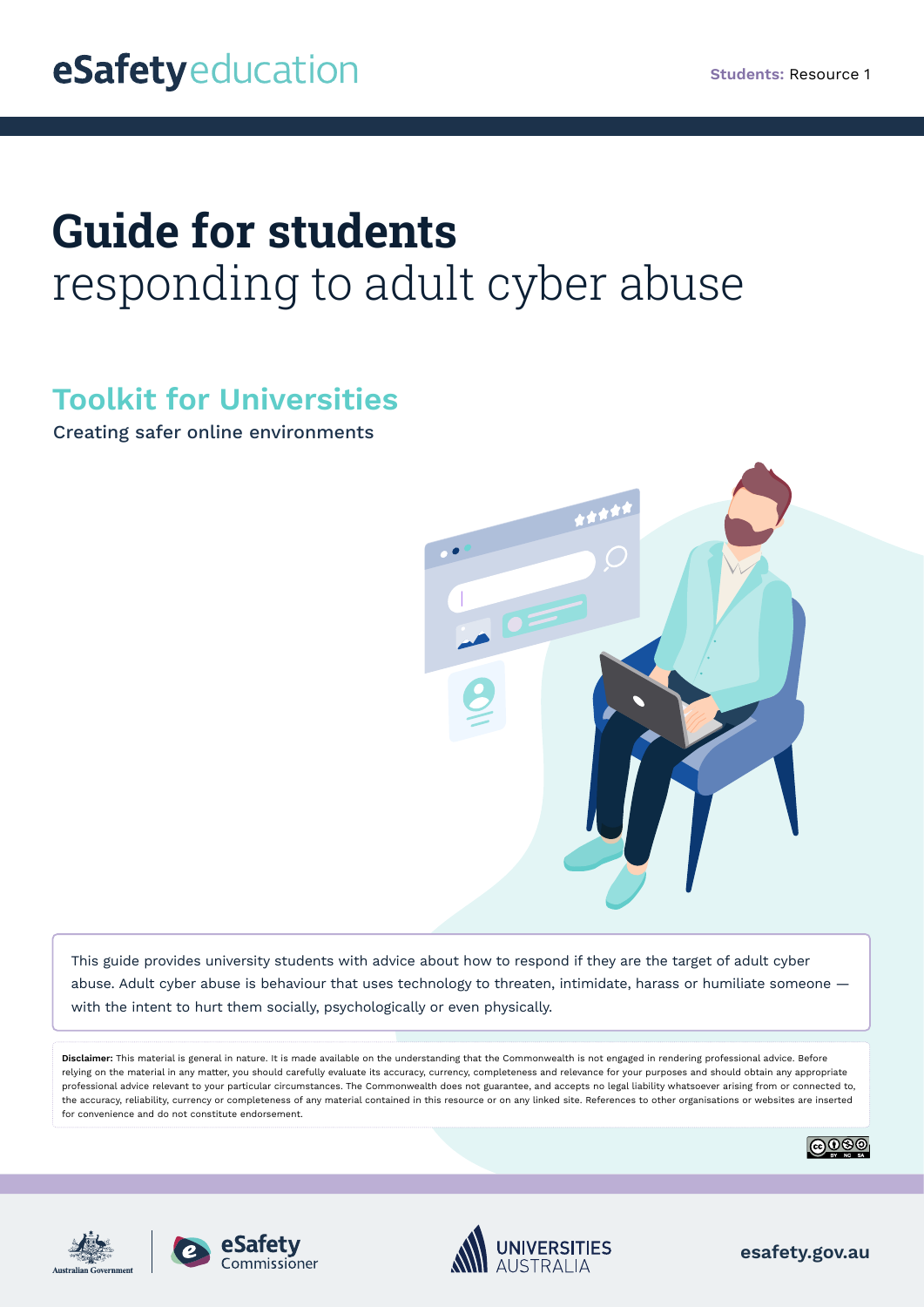Experiencing adult cyber abuse from within your university community can have a serious and negative impact on your mental health, wellbeing and ability to access or complete your studies. All university students should feel empowered and confident speaking up if they experience or witness any form of bullying or abuse — online or offline.

## **Types of adult cyber abuse**

Adult cyber abuse can take place on social media, through online chat and messaging services, in online classrooms, in text messages, in emails, on message boards and in online forums that allow people to comment publicly. It includes:

- **•** Stalking a person online and hacking into their accounts e.g. social media, banking or email accounts. This is known as 'cyberstalking'.
- **•** Sharing intimate or sexual photos or videos online without consent also known as [image-based abuse](https://www.esafety.gov.au/key-issues/image-based-abuse).
- **•** Targeted and persistent personal attacks aimed at ridiculing, insulting, damaging or humiliating a person this might relate to someone's physical appearance, religion, gender, race, disability, sexual orientation and/or political beliefs. This is known as online hate.
- **•** Encouraging someone to self-harm and/or suicide.
- **•** Posting someone's personal information on social media or elsewhere online along with offensive and/or sexual comments — resulting in calls and visits from strangers.
- **•** Threatening violence or inciting others to do the same such as threats of death and sexual assault that might lead to physical contact and/or assault.

### **Managing incidents**

When an online incident involves university staff or other students, refer to your university's relevant policies or code of conduct alongside the advice in this guide.

If you believe you are a target of adult cyber abuse and are feeling unsafe right now, call the police on Triple Zero (000) or contact [1800RESPECT](https://www.1800respect.org.au/) (1800 737 732).

Remember, your safety is important. If an abusive person learns that you are seeking resources and information, their behaviour may get worse. To help manage the abuse, learn more and [connect with support](https://www.esafety.gov.au/key-issues/domestic-family-violence/help-support).

You can also learn more with eSafety's 8 ways to deal [with adult cyber abuse](https://www.esafety.gov.au/key-issues/adult-cyber-abuse/managing-impacts) which provides advice on how to respond to experiences of adult cyber abuse.

General guidelines:

- **•** If another student is targeting you online, consider raising this with your tutor or lecturer, the course coordinator and/or your university's student safety or welfare officers.
- **•** If a university staff member is targeting you online, approach another staff member in your school or

faculty to escalate the matter. Other avenues you can explore include student services, the university's equal employment office or anti-discrimination unit, the equity office, or the human resources unit of the university.

**•** For any incident where a student you know is targeted — speak to the student and offer support if it is safe and appropriate to do so. Provide the student with links to eSafety's [8 ways to deal with](https://www.esafety.gov.au/key-issues/adult-cyber-abuse/managing-impacts) [adult cyber abuse](https://www.esafety.gov.au/key-issues/adult-cyber-abuse/managing-impacts), listen to them and advise them that student welfare staff/professional services staff in your school or faculty may be able to help to improve, or resolve, the situation. You may want to offer yourself as support in meetings with university staff.